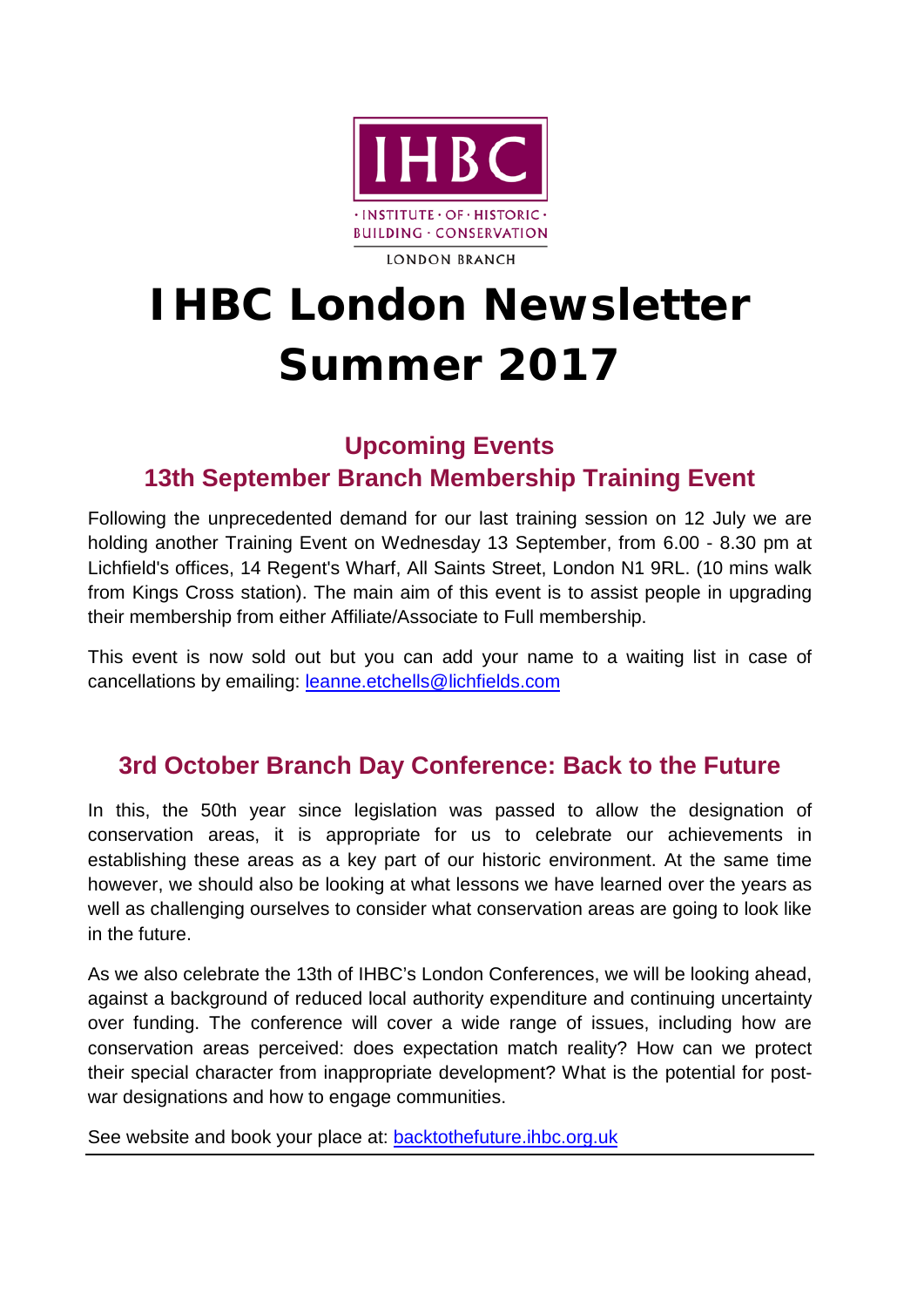#### **WANTED!**

#### **London Branch Membership Mentor**

We are really keen to appoint a much-needed Membership Mentor to assist existing Affiliate members with the process of upgrading to Full membership and any new potential members who may wish to apply for Full membership.

Ideally you will currently be employed or semi-retired and will have joined the Branch during the last five years, so you are familiar with the updated membership form and competencies. You will be asked to mentor a maximum of four applicants per year to coincide with Membership Committee deadlines.

Please contact Sheila Stones at [London@ihbc.org.uk](mailto:London@ihbc.org.uk) for more details regarding the extent of what you would be asked to do.

#### **London Branch Newsletter Editor**

The branch committee is also looking for a new Newsletter Editor. Again, Please contact Sheila Stones at [London@ihbc.org.uk](mailto:London@ihbc.org.uk) for more details regarding the extent of what you would be asked to do.

We look forward to hearing from you!

#### **Twitter Account and Email Address**

IHBC London has a Twitter account! For the latest heritage news and updates on branch activities, follow us at:





Our email address is [London@ihbc.org.uk.](mailto:London@ihbc.org.uk) Add us to your address book, and check your spam box to avoid missing Branch events!

### **2017 So Far**

### **28th January - Visit to Whitechapel Bell Foundry**

Our first Branch Event of the New Year was a tour of the historic Whitechapel Bell Foundry. An entry in the Guinness Book of Records lists the Whitechapel Bell Foundry as Britain's oldest manufacturing company, having been established in 1570 (during the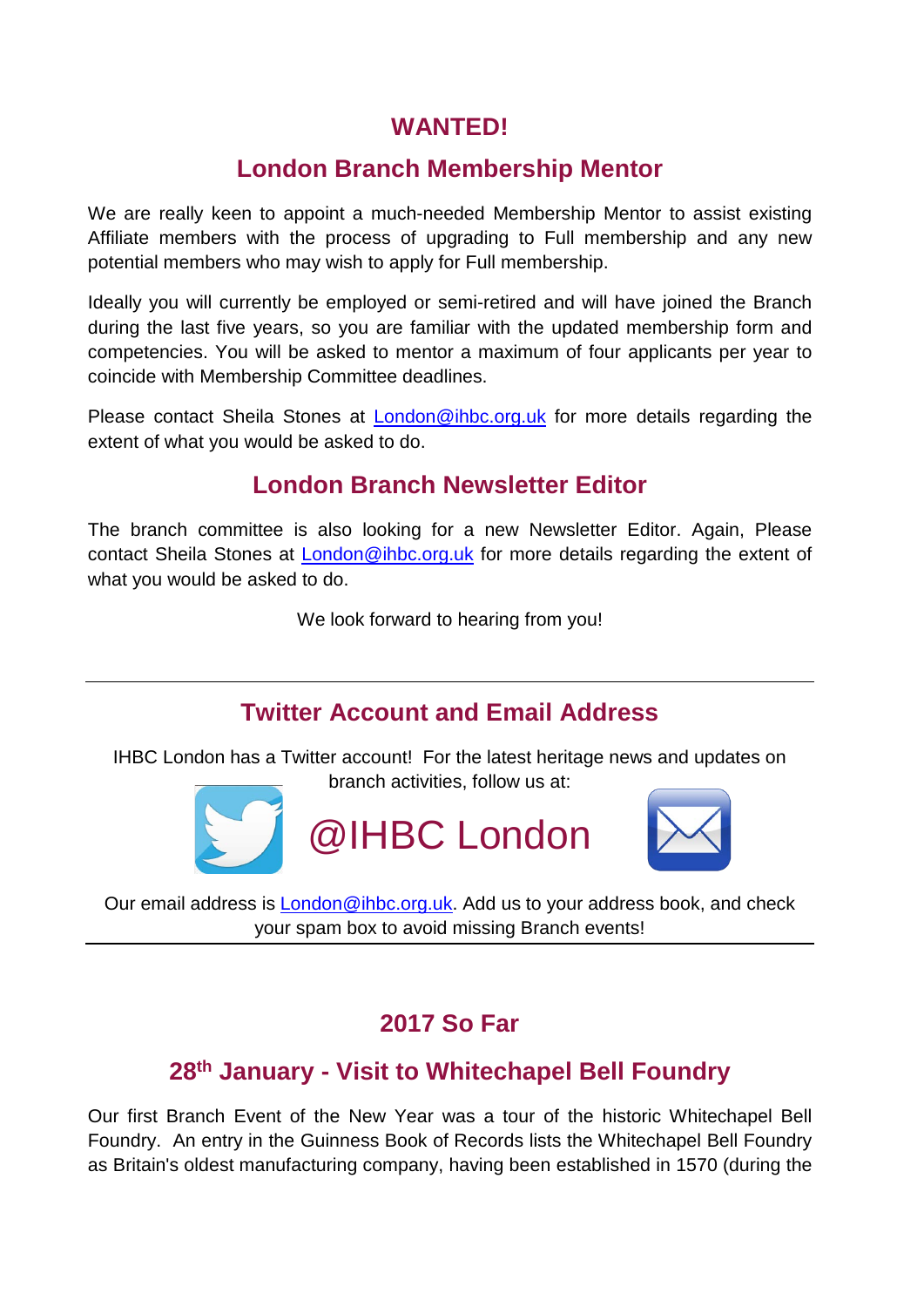reign of Queen Elizabeth I). It has been in continuous business since that date, in various different locations. The foundry is relocating once again, and so this was a fantastic opportunity to see the machinations of the business before its doors close for the move.



#### **28th February – Joint CIfA and IHBC Event**

The second branch event was held on the afternoon of Tuesday 28 February at The Gallery on Cowcross Street, where members heard from Sandy Kidd, Principal Archeaology Adviser at GLAAS about Archaeological Priority Areas. There were also presentations on Local Listing and enforcement action in conservation areas.

#### **4th April – Seminar on Building Control and Enforcement**

In April, members heard from David Watkins of DHW Architects about the historical development and importance of Building Regulations, and explored examples of flexibility in their application relating to listed buildings. Mark Bray, a freelance Enforcement Officer currently working at Brentwood Council, provided a very useful guide to on-site Enforcement at Listed Buildings, whilst Louise Brown, Conservation and Environment Team Leader gave a hair-raising review of her experiences in building enforcement at Huntingdon District Council.

#### **12th July Branch Membership Training Event**

IHBC Director Sean O'Reilly gave a presentation on the membership application process, followed by small group discussions on the areas of competence. These events are a great way for prospective applicants to find out how to understand their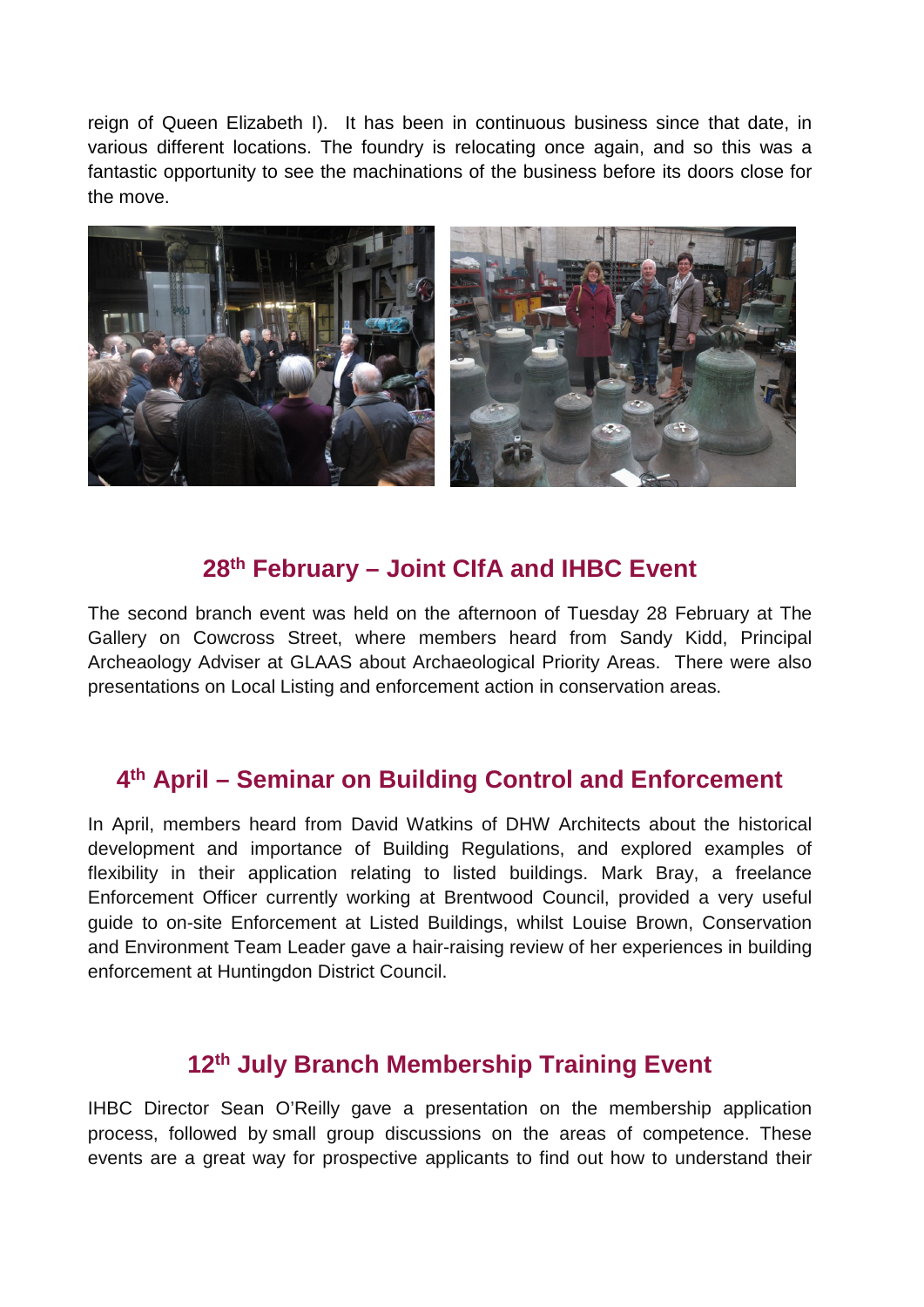skills, knowledge and experience in the context of IHBC membership criteria and accreditation.

#### **3rd August – Film Night, 'Citizen Jane: Battle for the City**

Thirty-four London Branch Members attended our Film Night, kindly hosted by Lichfields at their Kings Cross office suite. We were pleased to have secured a private screening of the documentary film 'Citizen Jane: Battle for the City', about Jane Jacobs' mission to prevent wholesale post-war redevelopment of the historic neighbourhoods of New York. In 1960, her book *The Death and Life of Great American Cities* sent shockwaves through the architecture and planning worlds, with its exploration of the consequences of modern planners' and architects' reconfiguration of cities, which still resonates today. This film, which was screened at the Toronto International Film Festival 2016 to mark the centenary of Jacobs' birth, retraces the battle for the city as personified by Jacobs and "master builder" Robert Moses.

The film starts by explaining how regeneration arose out of the laudable aims to tackle poor living conditions and poverty. However, the approach that was taken saw the existing neighbourhoods as a 'cancer to be cut out' and replaced with a Utopian vision of regularity and order. It was based on how cities 'ought to be', rather than how they actually were. The thinking was influenced by the 'birds eye view' perspective, looking down on areas from above, rather than thinking about how people experienced neighbourhoods, interacting with each other on the streets.

The film argued Jane Jacobs point that in cities, there is actually a balance and order in what at first sight appears to be chaos. Neighbourhoods rely on the interplay between a mix of uses and people, to provide social integration, surveillance and safe streets. This breaks down when it is replaced by segregated uses, super highways built for the supremacy of the car, monotonous tidy towers and abandoned crime ridden public social space. The film showed many of the post war New York regeneration schemes subsequently being dynamited and totally demolished. However, the point was made that even when such buildings are replaced, it takes a couple of generations for the neighbourhoods to become re-established in any social sense.

Interestingly, the film reminded us that Le Corbusier had promoted housing in mid-rise blocks, with tall blocks reserved for office uses. This was hailed as an example of how influential ideas can be misinterpreted. The film also showcased the dangers of individuals wielding absolute power without enough checks and balances. The developer Robert Moses, who for many years was the chief regeneration tsar of the New York City authority was driven by a Utopian view of a clear new order and took the view that "you couldn't make an omelette without breaking some eggs."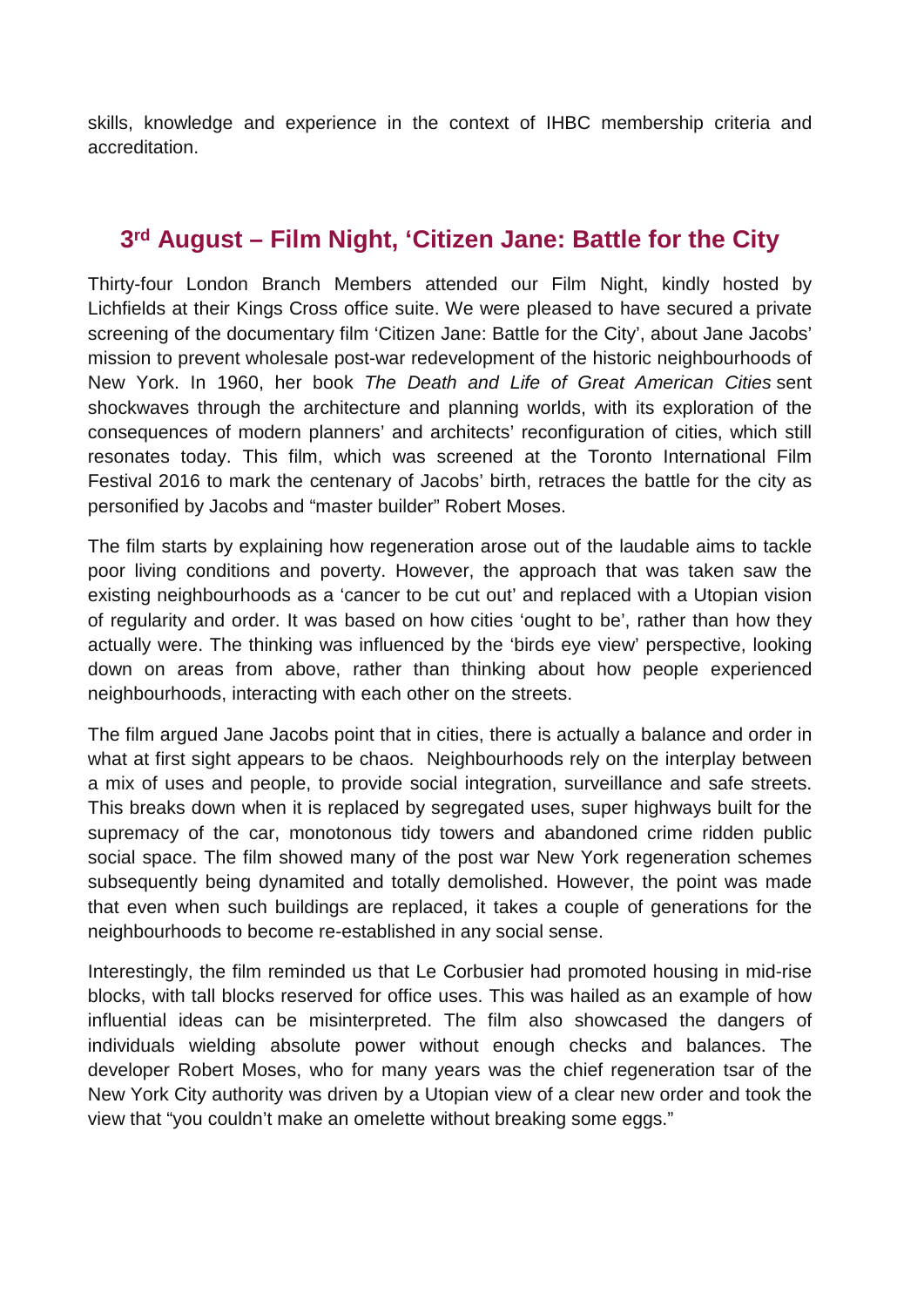A memorable scene from the film shows new thinkers turning models of high rise blocks over on their sides to demonstrate that the same amount of development could all be accommodated within the same sized site!

What was so powerful about the film was that it left the viewer questioning, what of the future? It showed how the world is experiencing an unprecedented population growth and how for example, China is responding by building rows of identical towers. It asked if we are building the slums of the future and many in the audience would no doubt have this question in mind, given that in the UK, we appear to have been creating more high rise blocks again. What is plain is that we must heed the lessons learnt from the past and apply them to the present and future. Good urban design, good building design quality and good public realm must surely play a key part in this.

**Christine White, IHBC Branch Events Coordinator.**

#### **RECENT BRANCH MEMBERS**

#### **A warm welcome to:**

| $\overline{\phantom{a}}$<br>Nairita Chakraborty | James Sugrue           |
|-------------------------------------------------|------------------------|
| <b>Matthew Cooper</b>                           | <b>Melanie Goode</b>   |
| <b>Hebe Hicks</b>                               | Frank Roger            |
| Delia Stavropoulou                              | <b>Rebecca Whewell</b> |
| <b>Fiona Williams</b>                           | Amanda Buttinger       |
| Tessa Harvey                                    | Ailish Killilea        |
| Jade Maloney                                    | Conor Meehan           |
| <b>Marcus Clarke</b>                            | Soki Rhee-Duverne      |
| <b>Holly Sharpley</b>                           | <b>Caroline Sones</b>  |
| <b>Michael Stubbs</b>                           | Sophie Harman          |
| Faye Bowen                                      | <b>Chris Constable</b> |